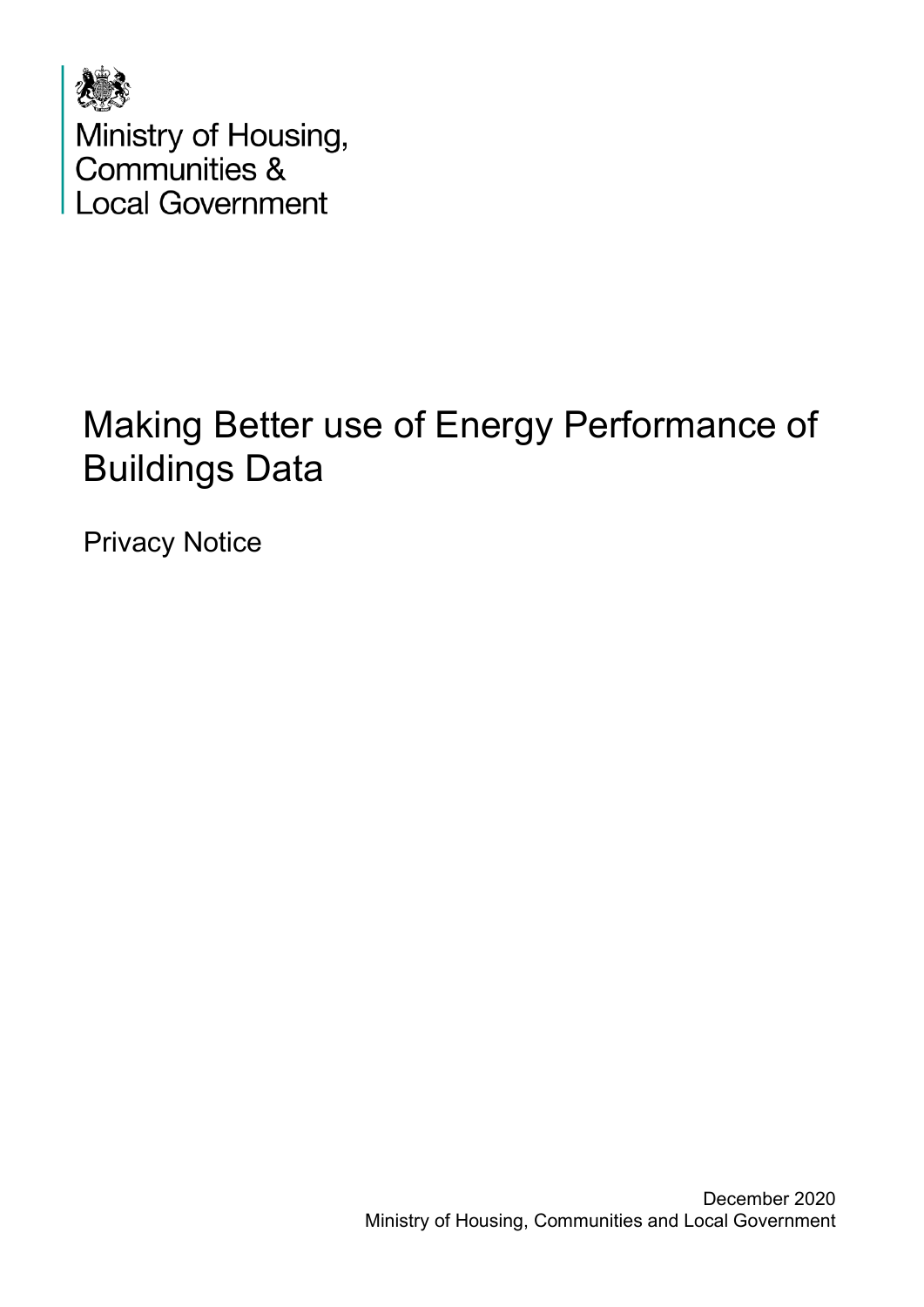

*© Crown copyright,* 2020

*Copyright in the typographical arrangement rests with the Crown.*

You may re-use this information (not including logos) free of charge in any format or medium, under the terms of the Open Government Licence. To view this licence visit <http://www.nationalarchives.gov.uk/doc/open-government-licence/version/3/>

This document/publication is also available on our website at [www.gov.uk/mhclg](http://www.gov.uk/mhclg)

If you have any enquiries regarding this document/publication, complete the form at <http://forms.communities.gov.uk/> or write to us at:

Ministry of Housing, Communities and Local Government Fry Building 2 Marsham Street London SW1P 4DF Telephone: 030 3444 0000

For all our latest news and updates follow us on Twitter:<https://twitter.com/mhclg>

December 2020

ISBN: 978-1-4098-5479-1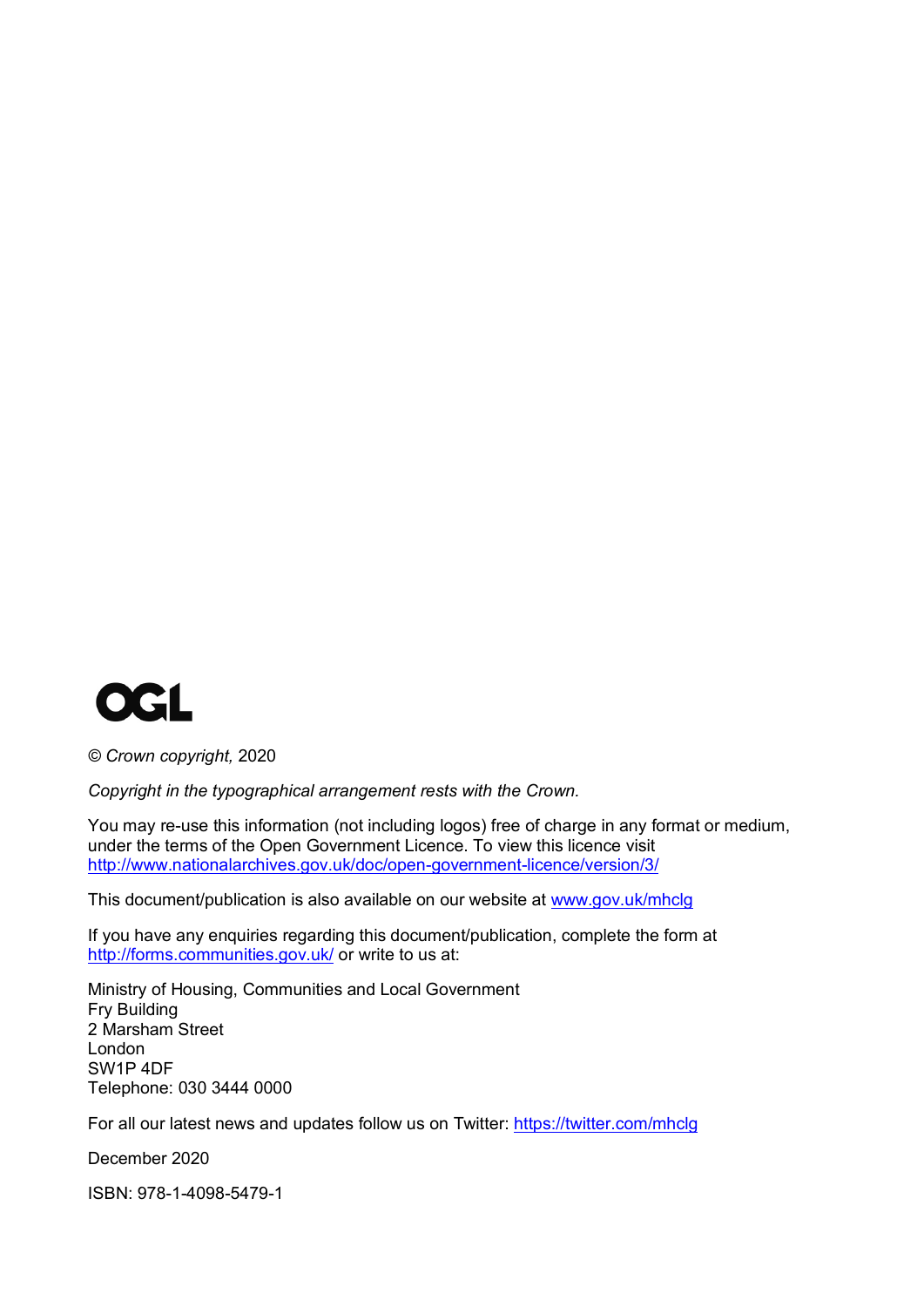# **Contents**

| Introduction                                                                  |   |
|-------------------------------------------------------------------------------|---|
| Public access to the EPC                                                      | 4 |
| Public access to energy performance of buildings data in bulk format          | 4 |
| Opting out of having your EPC and the underlying data made publicly available | 5 |
| Sharing of bulk access data with other bodies                                 | 5 |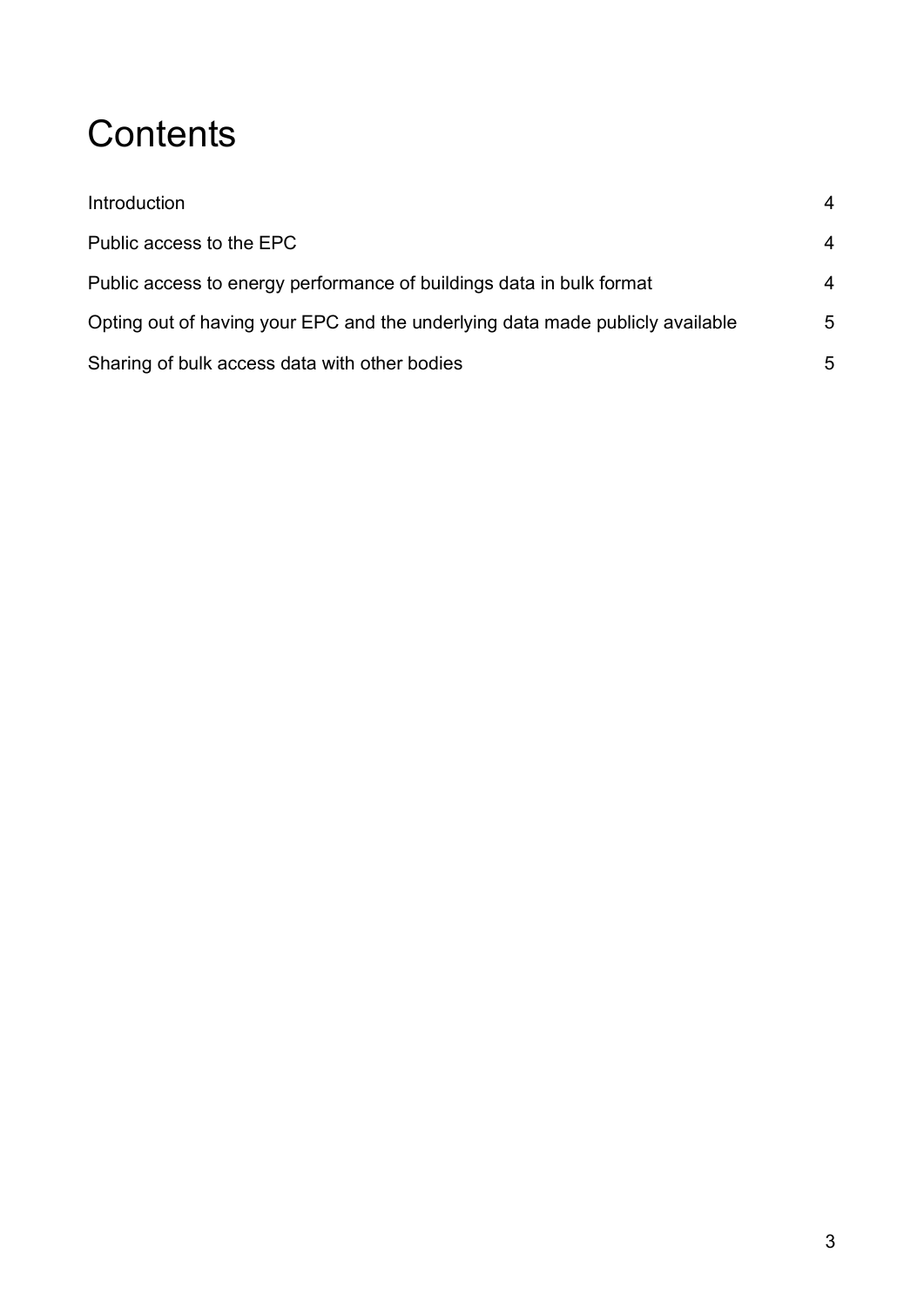## Privacy Notice

### <span id="page-3-0"></span>Introduction

Energy Performance Certificates (EPCs) issued for buildings are lodged on the Energy Performance of Buildings Register<sup>[1](#page-3-3)</sup> (the register) as a requirement of the Energy Performance of Buildings (England and Wales) Regulations 2012 (SI 2012/3118<sup>2</sup>), as amended (the Regulations).

The Ministry of Housing, Communities and Local Government (the department) appreciates the value of information about the energy performance of buildings and believes it is in the public interest to make the data from the EPC and some of the information collected as part of the energy assessment publicly available. Information which is held on the register may also be shared with specified bodies for the purposes specified in the Regulations. Further information about the ways in which EPCs and other data held on the register are made available to others is set out below.

The department recognises that some holders of EPCs for domestic and non-domestic buildings may have concerns about information relating to their buildings being made public. The Regulations permit holders of EPCs to 'opt-out' of having the data from their certificates disclosed publicly. Further details about the opt-out, including how to opt out, are set out below.

### <span id="page-3-1"></span>Public access to the EPC

The online search function allows anyone to input the address, or postcode, of the building to retrieve an EPC for a domestic and non-domestic building if there is one, unless the owner or occupier has opted out. Where the owner or occupier of the building has exercised the opt-out, an EPC can only be retrieved, via the online search function, if the person inputs the report reference number, provided to them by the energy assessor, or by someone already in possession of the EPC (for example, the seller, the landlord or estate agent). EPCs have been available online since 2007.

#### <span id="page-3-2"></span>Public access to energy performance of buildings data in bulk format

As well as allowing access to individual EPCs, the amended regulations<sup>[3](#page-3-5)</sup> allow the publication on a website of what is referred to as bulk access data. Previously, bulk access data was only available to a limited number of 'authorised' recipients. The term bulk access data includes both the data which can be found on the face of an EPC and the underlying data, held on the register, which is used to produce an EPC. The term bulk access data is also used to refer to data records for multiple buildings in one electronic file. Except where

<span id="page-3-3"></span><sup>1</sup> <https://find-energy-certificate.digital.communities.gov.uk/>

<span id="page-3-4"></span><sup>2</sup> <http://www.legislation.gov.uk/uksi/2012/3118/regulation/31/made>

<span id="page-3-5"></span><sup>3</sup> <http://www.legislation.gov.uk/uksi/2016/284/regulation/18/made>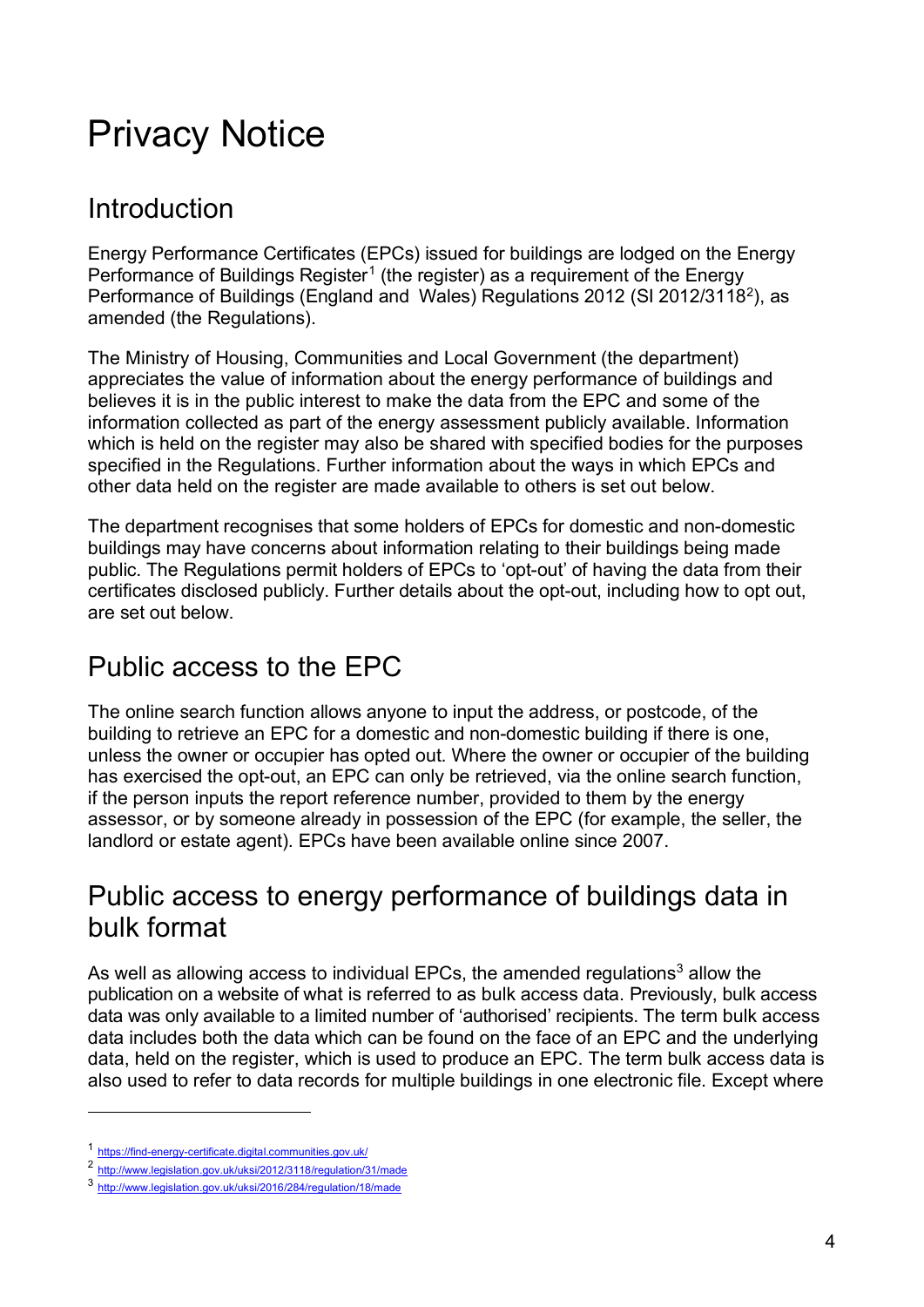an EPC holder opts-out, certain bulk data items for domestic and non-domestic buildings are available online to the public on the open data communities' website<sup>[4](#page-4-2)</sup>. Further information, including a list of the data items which are publicly available and a privacy impact assessment, are available on the department's website<sup>5</sup>.

The data contains address data in which the Royal Mail Group Limited has intellectual property rights, therefore, data users are required to comply with the terms of a Royal Mail copyright notice $6$  which limits the purposes for which the data can be used to purposes relating to the energy efficiency of buildings.

### <span id="page-4-0"></span>Opting out of having your EPC and the underlying data made publicly available

The owner or occupier of the building to which the data relates may opt-out of having the EPC and the underlying data made publicly available by notifying the department that the data is not to be disclosed. The owner or occupier may withdraw the 'opt-out' in the same way. Both may be done by contacting the register helpdesk (details below). In order to validate your 'opt-out' or 'opt-in' request you will need to provide the 20-digit report reference number of the EPC, your name and email address and your connection to the property. This information is collected to operate the opt-in and opt-out process and personal information may be retained and will be held in accordance with the Data Protection Act 2018 and is not disclosed by the department to any third party.

An EPC can be opted-out on the register at any time. Once the opt-out process has been completed, opt-out on the register will take place as soon as possible. However, in the bulk data your EPC can only be opted-out once future data releases are made, which are expected to be two to four times a year.

Helpdesk

Email: [mhclg.digital-services@communities.gov.uk](mailto:mhclg.digital-services@communities.gov.uk)

Telephone: 020 3829 0748

#### <span id="page-4-1"></span>Sharing of bulk access data with other bodies

The regulations allow the department to share data which is held on the register with bodies listed in the regulations for specified purposes;

- with local authorities and other enforcement bodies for enforcement purposes and the prevention and detection of crime
- with energy assessor accreditation schemes and government for quality assurance purposes

<span id="page-4-2"></span><sup>4</sup> <http://opendatacommunities.org/home>

<span id="page-4-3"></span><sup>5</sup> <https://www.gov.uk/government/publications/making-better-use-of-energy-performance-of-buildings-data-privacy-impact-assessment>

<span id="page-4-4"></span><sup>6</sup> <https://epc.opendatacommunities.org/docs/copyright>